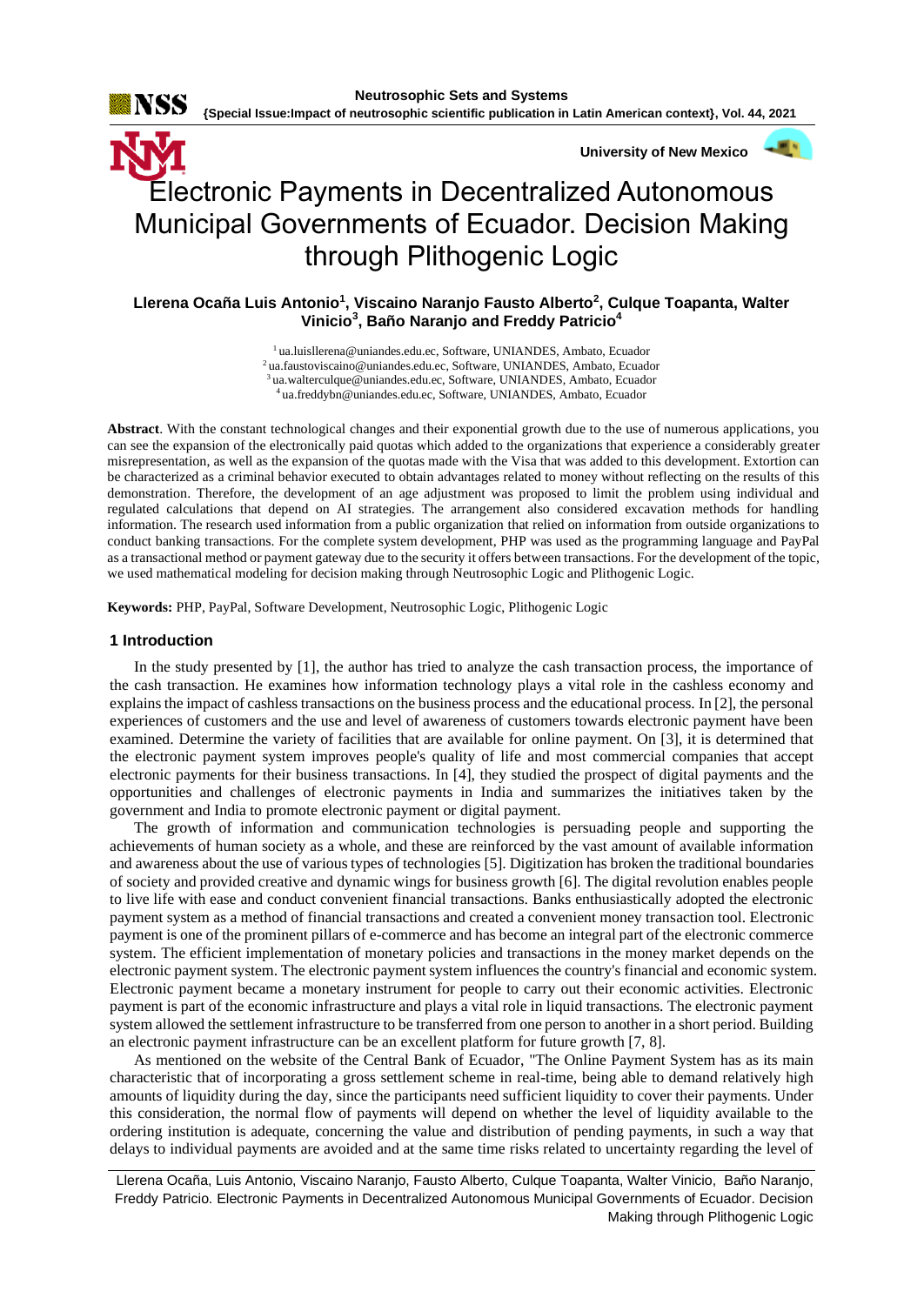short-term liquidity are minimized" [\[9\]](#page-7-2).

In recent years, e-commerce in Ecuador has grown rapidly and the perception of consumers towards electronic payment is also changing, but the lack of awareness about electronic payment is not an easy task. Most people cannot buy smartphones or laptops which play a very important role in electronic payment. People still fear the security of electronic payment and fear restricting themselves to adopt electronic payment.

Electronic payment is a method of payment through an electronic network. Digital payments are payments directly to the payee from the payer's bank account using security features. Electronic payments are financial transactions between the buyer and the seller over the Internet. Electronic payments are based on digital financial instruments and backed by banks.

According to the Organic Monetary and Financial Code (2014), "electronic funds transfer" is any transfer of funds initiated by a person through instruction, authorization, or order to a bank to debit or credit an account maintained in that bank through electronic means, and includes transfers at the point of sale; ATM transactions, direct deposit or withdrawal of funds, transfers initiated by phone, Internet, and card payment.

Electronic payment systems are essential mechanisms used by individuals and organizations as a safe and convenient way to make payments over the Internet and, at the same time, a gateway to technological advancement in the world economy. In addition, it has also become the main part of e-commerce through which the success of e-business was based. The electronic payment system has also brought efficiency, reduced fraud, and innovation to the global payment system. However, despite the merits of electronic payment, it is essential to measure consumer satisfaction to make further corrections.

Payment methods are not only available for online purchases. Public entities have chosen to integrate this method for the collection of taxes, fees, and basic services to avoid crowds in public establishments. It can be clearly defined that some state institutions offer these types of services, but not all of them [\[10\]](#page-7-3).

Given the case of the Municipal Decentralized Autonomous Government (DAG) of San Pedro de Pelileo, a relatively small state entity, which begins to have problems due to the number of taxpayers who request to cancel the values on property payments, these can be urban or rural and each of them you have estimate values established by each administration according to appraisals, patent payments and payments for drinking water consumption [\[10,](#page-7-3) [11\]](#page-7-4).

For the development of the study, mathematical modeling for decision making was applied using Neutrosophic Logic and Plithogenic Logic. Neutrosophic sets are part of Neutrosophy, which studies the origin, nature, and scope of neutralities and their interactions with different ideational spectra. Neutrosophic sets are relatively new extensions of fuzzy intuitionist sets, while Plithogeny advocates the connections and unification of theories and ideas in varied fields of science, as it is an extension of the classical set, fuzzy set, fuzzy intuitionist set, and neutrosophic set [\[12-24\]](#page-7-5).

# **2 Methods**

A qualitative-quantitative method was used since interviews were established for the director of the systems department and a public collection official. In addition, the information is described through a survey directed to the taxpayers of the Municipal DAG of San Pedro de Pelileo. We work with a sample of 279 people from a population of 6450 taxpayers. It should be noted that these are registered in one of the databases of the Municipal DAG of San Pedro de Pelileo.

The inductive method determined the characteristics, parameters, and relationships that would exist between the mobile software and the final taxpayers who are the citizens of the Pelileo canton. For the development of the research, we used the deductive method that can be evidenced in the analysis of the management processes of inquiries and payments that the Municipal DAG of San Pedro de Pelileo currently provides to taxpayers in general, and through this, we obtained the information necessary to make a diagnosis about the deficiencies that can be found in this process.

A survey was applied to the taxpayers of the canton of Pelileo to obtain information, which contributed significantly to the solution of the defined problem. An interview was applied to the director of the systems department and a public official who manages the consultations and payments of the Municipal DAG of San Pedro de Pelileo, in order to collect relevant information, which contributed significantly to the proposal of an adequate solution to the research problem.

## **2.2 Mathematical modeling through Neutrosophic Logic to Plithogenic Logic**

Neutrosophic sets were introduced in the literature by F. Smarandache since fuzzy intuitionistic sets could only handle incomplete information, but not the indeterminate and inconsistent information, which commonly exists in fuzzy systems. Neutrosophy means knowledge of neutral thought, and this neutrality represents the main

Llerena Ocaña, Luis Antonio, Viscaino Naranjo, Fausto Alberto, Culque Toapanta, Walter Vinicio, Baño Naranjo, Freddy Patricio. Electronic Payments in Decentralized Autonomous Municipal Governments of Ecuador. Decision Making through Plithogenic Logic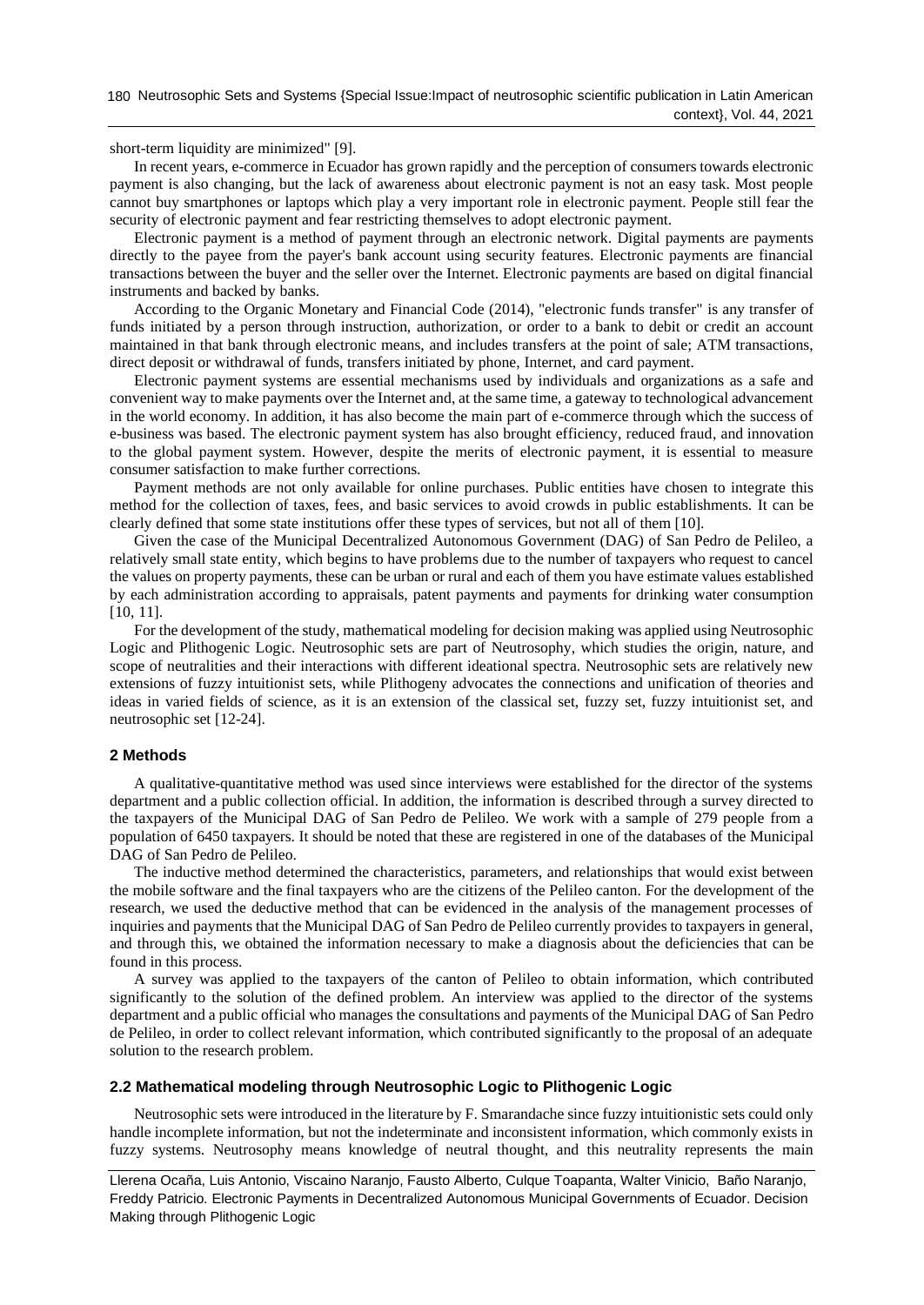Neutrosophic Sets and Systems {Special Issue:Impact of neutrosophic scientific publication in Latin American 181 context}, Vol. 44, 2021

distinction between fuzzy logic and fuzzy intuitionist [\[12,](#page-7-5) [16,](#page-7-6) [25-28\]](#page-7-7).

In neutrosophic sets, the indeterminacy is explicitly quantified through a new parameter I. True membership (t), indeterminate membership (I), and false membership (F) are independent of each other and the sum among them satisfies the inequalities  $0 \leq T + I + F \leq 3$ . In fuzzy intuitionistic sets, the uncertainty depends on the degree of membership and the degree of non-membership [\[29\]](#page-7-8). In neutrosophic sets, the indeterminacy factor (I) is independent of the true and false values. There are no restrictions between the degree of truth, the degree of indeterminacy, and the degree of falsehood [\[12,](#page-7-5) [16,](#page-7-6) [25\]](#page-7-7).

If U is a universe of discourse, a Neutrosophic Set (NS) is characterized by three membership functions,  $uA(x)$ ,  $rA(x)$ ,  $vA(x) : X \to 0, 1 + 1$ , which satisfy the condition  $0 \le -\inf uA(x) + \inf rA(x) +$ inf vA(x)  $\leq$  sup uA(x) + sup rA(x) + sup vA(x)  $\leq$  3 + for all  $x \in X$ . uA(x), rA(x) and vA(x) are the membership functions of the veracity, the indeterminacy, and the falsehood of x in A, respectively and their images are standard or non-standard subsets of  $] 0-.1 + [$ .

When approaching the perspective of indeterminacy and contradiction, as is the case with Gödel's incompleteness theorem, it states that any proposition in a mathematical axiom system will present a degree of truth (T), falsehood (F), and indeterminacy (I). Neutrosophy, therefore, establishes a unique solution for the existence of paradoxes in philosophy [\[15\]](#page-7-9).

Plithogeny is the genesis or origin, creation, formation, development, and evolution of new entities from dynamics and mergers of multiple contradictory and/or neutral and/or non-contradictory previous entities. Plithogeny advocates the connections and unification of theories and ideas in varied fields of science. We can take "knowledge" as "entities", in various fields, such as social sciences, technical sciences, theories of arts, and so on [16].

Plithogeny is the dynamics of various types of opposites, and/or their neutrals, and/or non-opposites and their organic fusion. Plithogeny is a generalization of dialectics (dynamics of a type of opposites:  $\langle A \rangle$  and  $\langle \text{antiA}\rangle$ ), Neutrosophy (dynamics of a type of opposites and their neutrals: <A> and <antiA> and <neutA>), since Plithogeny studies the dynamics of many types of opposites and their neutrals and non-opposites  $\langle \langle A \rangle$  and  $\langle \langle \rangle$  and  $\langle \rangle$  and  $\langle$ neutA $\rangle$ ,  $\langle$ B $\rangle$  and  $\langle$ antiB $\rangle$  and  $\langle$ neutB $\rangle$ , etc.), and many do not opposites ( $\langle$ C $\rangle$ ,  $\langle$ D $\rangle$ , etc.) all together. As an application and particular case derived from Plithogeny, the plithogenic set is an extension of the classical set, fuzzy set, fuzzy intuitionist set, and neutrosophic set, and has multiple scientific applications [\[25\]](#page-7-7).

So, (P,a,V,d,c) is called a plithogenic set

- 1. Where "P" is a set, "a" is an attribute (multidimensional in general), "V" is the range of attribute values, "d" is the degree of membership of the attribute value of each element x to the set P for some given criteria (), and "d" means "" or "" or "", when it is a fuzzy degree of membership, an intuitionistic fuzzy membership or a neutrosophic degree of membership, respectively, of an element x to the plithogenic set  $P; x \in Pd_F d_I F d_N$
- 2. "c" means "" or "" or "", when it is a fuzzy attribute value contradiction degree function, intuitionistic fuzzy attribute value contradiction degree function, or neutrosophic attribute value degree of contradiction function, respectively. c\_F c\_IF c\_N

The functions are defined according to the applications that the experts need to solve.  $d(\cdot, \cdot)$  and  $c(\cdot, \cdot)$  then, the following notation is used:  $x(d(x, V))$ , where .  $d(x, V) = (d(x, v))$ , for every  $v \in V$ ,  $\forall x \in P$ 

The attribute value contradiction degree function is calculated between each attribute value with respect to the dominant attribute value (denoted by v\_D) in particular, and also for other attribute values.

The attribute value contradiction degree function c, evaluated between the values of two attributes is used in the definition of Plithogenic aggregation operators (intersection  $(Y)$ , union  $(OR)$ , implication  $(\Rightarrow)$ , equivalence  $(\Leftrightarrow)$ , inclusion (partial order), and other plithogenic aggregation operators that combine two or more degrees of attribute values based on a t-norm and a t-conorm

Most plithogenic aggregation operators are linear combinations of a fuzzy t-norm (indicated by) with a fuzzy t-conorm (indicated by), but nonlinear combinations can also be constructed. ∧ F ∨ F [\[30\]](#page-7-10)

If the t-norm is applied on the value of the dominant attribute denoted by, and the contradiction between and is, then it is applied on the value of the attribute as follows:

$$
[1 - c(v_D, v_2)] \cdot t_{norm}(v_D, v_2) + c(v_D, v_2) \cdot t_{conorm}(v_D, v_2)
$$
\n(1)

Or, by using symbols:

$$
[1 - c(v_D, v_2)] \cdot (v_D \wedge_F v_2) + c(v_D, v_2) \cdot (v_D \vee_F v_2)
$$
 (2)

Similarly, if the t-conorm is applied on the dominant attribute value denoted by  $v<sub>D</sub>$ , and the contradiction between  $v_D$  and  $v_2$  is  $c(v_D, v_2)$ , then on the attribute value  $v_2$  it is applied:

$$
[1 - c(v_D, v_2)] \cdot t_{\text{conorm}}(v_D, v_2) + c(v_D, v_2) \cdot t_{\text{norm}}(v_D, v_2)
$$
 (3)

Or, by using symbols:

$$
[1 - c(v_D, v_2)] \cdot (v_D \, v_F \, v_2) + c(v_D, v_2) \cdot (v_D \, \Lambda_F \, v_2) \tag{4}
$$

Llerena Ocaña, Luis Antonio, Viscaino Naranjo, Fausto Alberto, Culque Toapanta, Walter Vinicio, Baño Naranjo, Freddy Patricio. Electronic Payments in Decentralized Autonomous Municipal Governments of Ecuador. Decision Making through Plithogenic Logic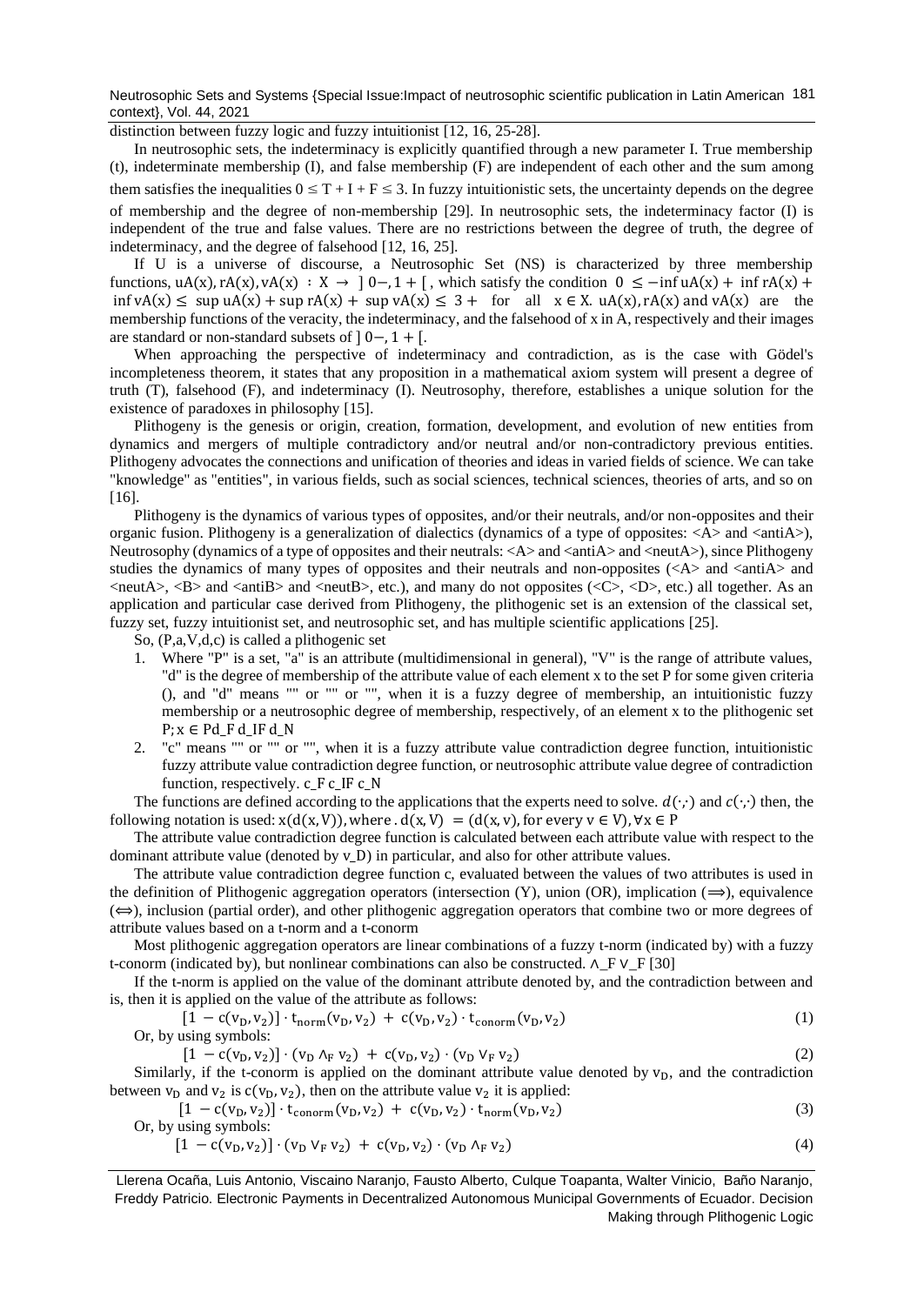The *Plithogenic Neutrosophic Intersection* is defined as:

$$
(a_1, a_2, a_3) \wedge_P (b_1, b_2, b_3) = \left( a_1 \wedge_F b_1, \frac{1}{2} [(a_2 \wedge_F b_2) + (a_2 \vee_F b_2)], a_3 \vee_F b_3 \right)
$$
\nThe *Plithogenic Newtonis Union* is defined as:

\n(5)

 $(a_1, a_2, a_3) V_P (b_1, b_2, b_3) = (a_1 V_F b_1, \frac{1}{2})$  $\frac{1}{2}$ [(a<sub>2</sub>  $\Lambda_F$  b<sub>2</sub>) + (a<sub>2</sub>  $V_F$  b<sub>2</sub>)], a<sub>3</sub>  $\Lambda_F$  b<sub>3</sub>) (6)

In other words, if something applies to membership, the opposite applies to non-membership, while in indeterminacy the average between them is what applies.

The *Plithogenic Neutrosophic Inclusion* is defined as follows:

Since the degrees of contradiction are  $c(a_1, a_2) = c(a_2, a_3) = c(b_1, b_2) = c(b_2, b_3) = 0.5$ , applies:  $a_2 \ge$  $[1 - c(a_1, a_2)]b_2$  or  $a_2 \ge (1 - 0.5)b_2$  or  $a_2 \ge 0.5b_2$  while  $c(a_1, a_3) = c(b_1, b_3) = 1$ .

Having  $a_1 \leq b_1$  the opposite is done for  $a_3 \geq b_3$ , hence  $(a_1, a_2, a_3) \leq_p (b_1, b_2, b_3)$  if and only if  $a_1 \leq b_1$ ,  $a_2 \geq 0.5b_2$ , and  $a_3 \geq b_3$ .

Next, an algorithm for the resolution of this research is presented where Plithogeny will be merged with the algorithm of Neutrosophy.

From this moment on, expressions 2 to 8 must be applied to execute the operations of the classical algorithm with plithogenic numbers.

For the elaboration of a single decision matrix, the median of the plithogenic numbers is calculated for each combination, for all specialists. The median is calculated using the following formula:

 $median_{i=1}^{m} {PN_i} = (median_{i=1}^{m} {T(PN_i)}$ ,  $median_{i=1}^{m} {I(PN_i)}$ ,  $median_{i=1}^{m} {F(PN_i)}$  (7)

Where  $PN_{\perp i}$ , are plithogenic numbers,  $T(PN_{\perp} i)$  true components,  $I(PN_{\perp} i)$  indeterminate components and  $F(PN_i)f$  false components. In other words, Equation 8 means that the median of a set of plithogenic numbers is defined as the plithogenic number of the medians of its components:

To compare the relationships between the quadrants, the following formula is used to blur a neutrosophic number [28]:

$$
\mathcal{S}([T, I, F]) = \frac{2 + T - I - F}{3} \tag{8}
$$

• Determine for each line of the pairwise comparison matrix, a weighted sum based on the sum of the product of each cell by the priority of each alternative or corresponding criterion.

(9)

- For each line, divide its weighted sum by the priority of its corresponding alternative or criterion
- Determine the  $\Lambda max$  mean of the result of the previous stage.
- Calculate the consistency index (CI) for each alternative or criterion

$$
CI = \frac{\Lambda_{max} - m}{m - 1}
$$

Where m is the number of alternatives

- Determine the Random Index (RI) from table 2
- Determine the consistency ratio index (the ratio between the consistency index and the random index)

## **3 Results**

Regarding taxpayers using mobile applications and smartphones, it was found that the majority of citizens are eligible to use the application.



**Figure 1.** Statistical data. Source:[\[10\]](#page-7-3)

In a sample before the implementation of the mobile web application, the following results were obtained:

Llerena Ocaña, Luis Antonio, Viscaino Naranjo, Fausto Alberto, Culque Toapanta, Walter Vinicio, Baño Naranjo, Freddy Patricio. Electronic Payments in Decentralized Autonomous Municipal Governments of Ecuador. Decision Making through Plithogenic Logic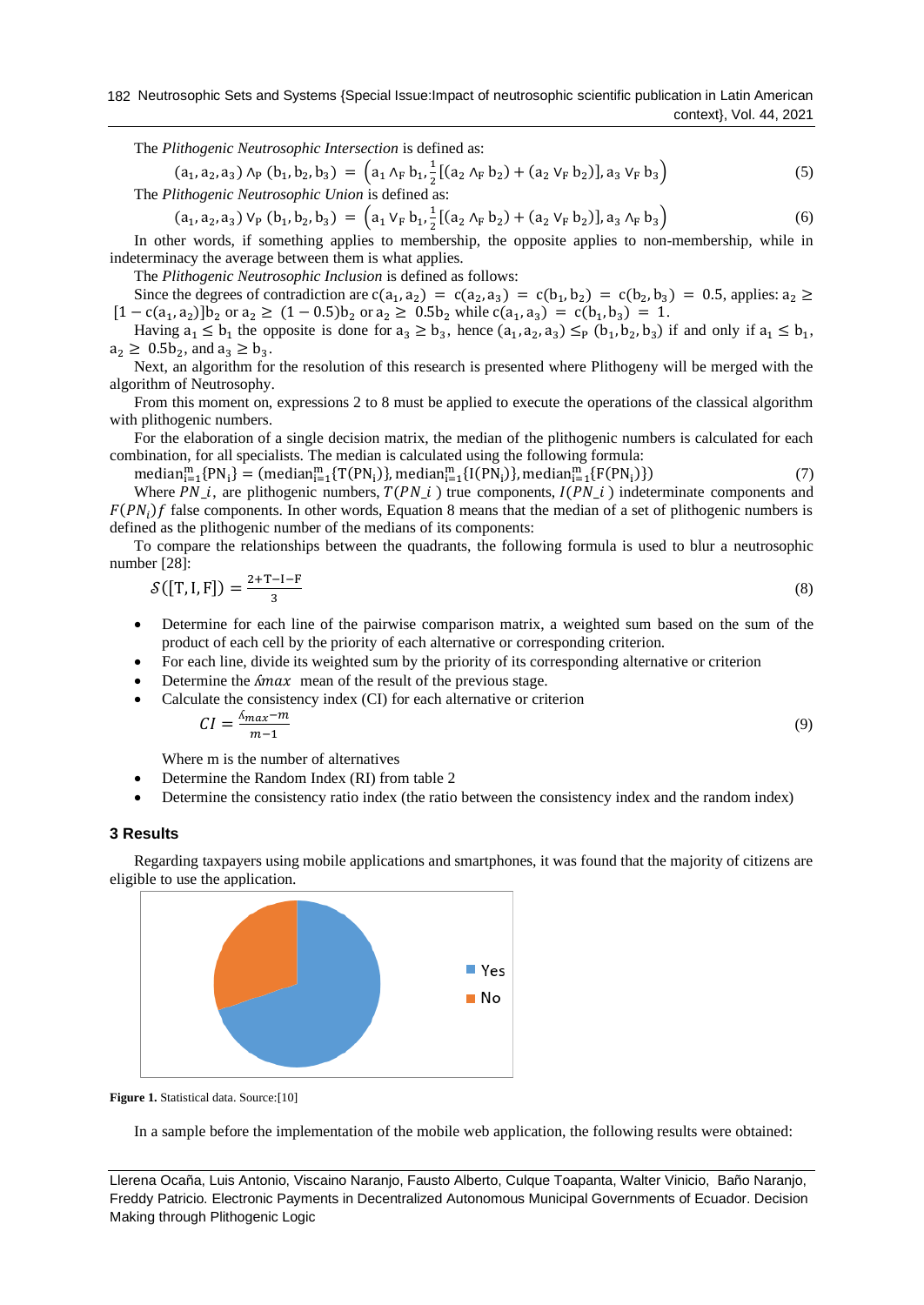Neutrosophic Sets and Systems {Special Issue:Impact of neutrosophic scientific publication in Latin American 183 context}, Vol. 44, 2021



**Figure 2.** Customer service regarding payments. Source[:\[10\]](#page-7-3)

| <b>Alternatives</b> | <b>Frequency</b> | Percentage % |
|---------------------|------------------|--------------|
| Excellent           |                  | 0.3%         |
| Good                | 8                | 2.7%         |
| Bad                 | 155              | 56%          |
| Regular             | 115              | 41%          |
| Total               | 279              | 100%         |

**Table 1.** Customer service regarding payments. Source: [\[10\]](#page-7-3)

By the time the mobile web application was implemented, they were in confinement due to the pandemic resulting from COVID-19, for this reason, the authors think that the effectiveness rate for the use of the web and mobile payment methods developed and implemented in the DAG Municipality of San Pedro de Pelileo were accepted and recognized as a good practice in terms of management by the DAG systems personnel.

| <b>Alternatives</b> | <b>Frequency</b> | Percentage % |
|---------------------|------------------|--------------|
| Excellent           | 248              | 88.89%       |
| Well                | 31               | 11.11%       |
| Bad                 |                  | 0%           |
| Regular             |                  | 0%           |
| <b>Total</b>        | 279              | 100%         |

**Table 2**. Implementation results. Source: [\[10\]](#page-7-3)

#### **4 Discussion**

Authorization is the option established by the seller so that the protocol is sufficient to complete the payment; otherwise, the protocol does not achieve the payment authorization. Subsequently, the seller must perform a separate settlement function or perform further processing of this payment offline (traditional methods) [\[31\]](#page-7-11). The response code of the acquirer indicates if authorization is granted and, if authorization was requested, if payment was made, this can be known as double authentication methods, which could be found on credit cards or messages response before consumption (emails or SMS) as mentioned by [\[32\]](#page-7-12).

Software development largely relates the design process to develop itself, as established in [\[33\]](#page-7-13). In the process, the development methodology is the fundamental part since this guides the process and the process that is established in the software operations to complete the transaction [\[34\]](#page-8-0) [\[35\]](#page-8-1).

The public entity presents the obligation in the delivery of the services to the taxpayer, the responsibility for guaranteeing the quality and quantity standards of the services that it offers. Public institutions are supported by legal documents which are valid to legally process the taxpayer for non-compliance with the services provided [\[36\]](#page-8-2).

A taxpayer can pay the amounts owed on the DAG payment page, then press the Next Step button, that is, choose a payment method, on this payment method page there are 2 (two) payment methods, PayPal and credit cards, but in online payment systems is more focused on payment methods using the virtual account, when they finish choosing the taxpayers, they can press the Continue Payment button and the system sends an email to the account registered by the taxpayer as a verification payment method [\[10\]](#page-7-3)

# **4.1 Development of mathematical modeling for decision making through neutrosophic logic and plithogenic logic in the digital transformation of commercialization**

A plithogenic set is defined by 4 attributes, each of these attributes contains possible V values that appear between parentheses.

Llerena Ocaña, Luis Antonio, Viscaino Naranjo, Fausto Alberto, Culque Toapanta, Walter Vinicio, Baño Naranjo, Freddy Patricio. Electronic Payments in Decentralized Autonomous Municipal Governments of Ecuador. Decision Making through Plithogenic Logic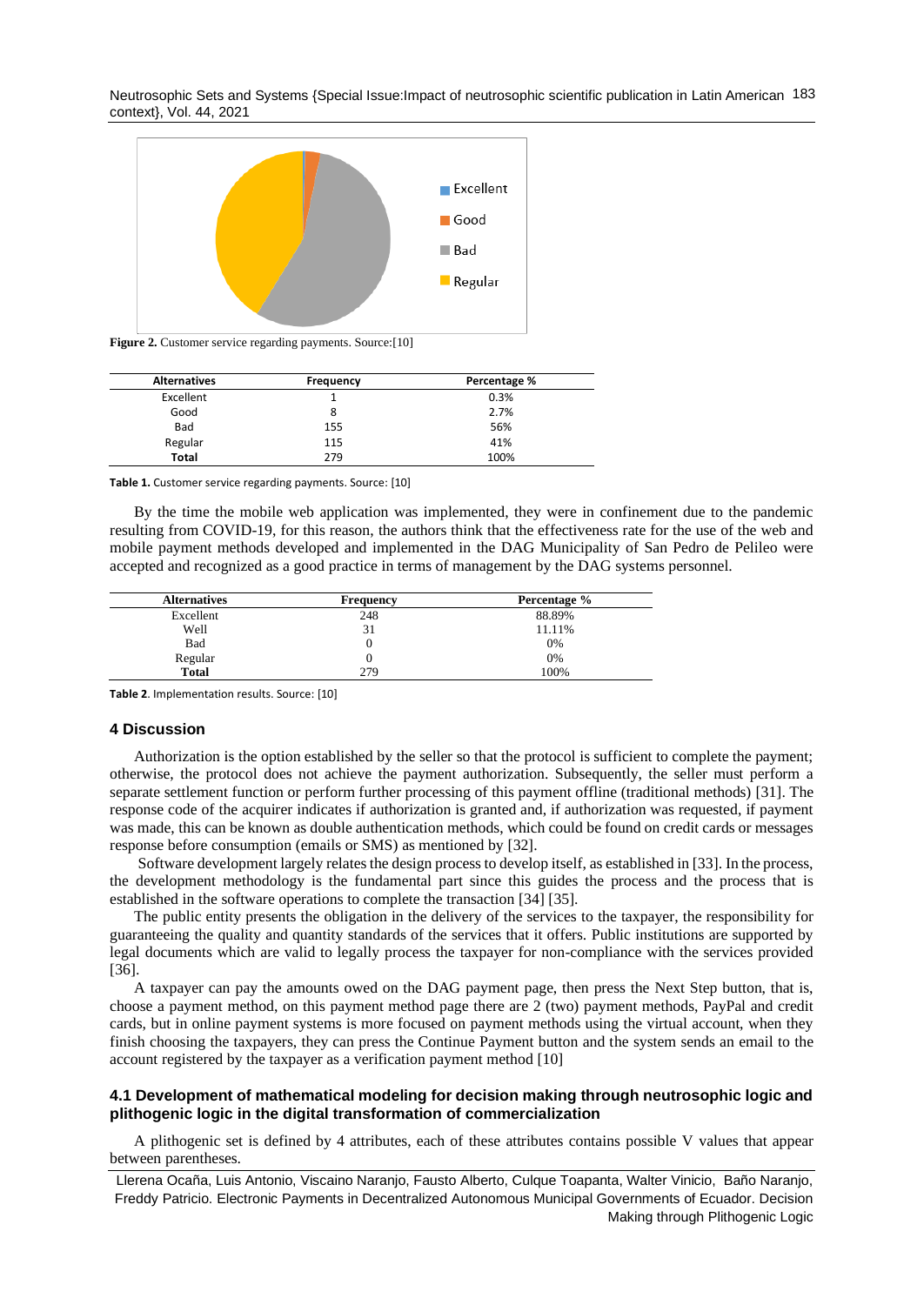|                |                      |     | . .                          |
|----------------|----------------------|-----|------------------------------|
| V1             |                      |     | v11 Advertising              |
|                | Market               |     | v12 Competitiveness          |
|                |                      |     | v13 Credibility              |
| V2             |                      | v21 | Safety                       |
|                | Technological means  |     | v22 Friendly platform        |
| V3             |                      |     | v31 Profits                  |
|                | Variable retribution | v32 | commissions                  |
| V <sub>4</sub> | Payment mode         |     | v41 Diversity and innovation |
|                |                      |     |                              |

The attributes are described below and the possible values appear in parentheses:

The multi-attribute of dimension 5 has cardinality  $3x2x2x1 = 12$ . The degrees of contradiction between the values for each attribute are defined below:

cN (v11, v12) = cN (v11, v13) = cN (v13, v12) =  $0.5$ cN (v21, v22) =  $0.3$ cN  $(v31, v32) = 0.3$  $cN (v41, v41) = 0$ 

As we can see, the dominant values for each attribute are:  $v_{13}$ ,  $v_{22}$ ,  $v_{31}$ , and  $v_{41}$ 

| <b>Linguistic Expression</b>                                                                                                                                                                                                                                                                                                                                                                                                                  | Plithogenic number $(T, I, F)$                                                                                                                                                                                                                                                                                                                                                                                                                                                                                                                                                                                                                                  | $S([T,I,F]) =$                                                                                                                                                                                                                                                                                                                                                     |  |  |  |  |
|-----------------------------------------------------------------------------------------------------------------------------------------------------------------------------------------------------------------------------------------------------------------------------------------------------------------------------------------------------------------------------------------------------------------------------------------------|-----------------------------------------------------------------------------------------------------------------------------------------------------------------------------------------------------------------------------------------------------------------------------------------------------------------------------------------------------------------------------------------------------------------------------------------------------------------------------------------------------------------------------------------------------------------------------------------------------------------------------------------------------------------|--------------------------------------------------------------------------------------------------------------------------------------------------------------------------------------------------------------------------------------------------------------------------------------------------------------------------------------------------------------------|--|--|--|--|
| Poor Importance (PI)                                                                                                                                                                                                                                                                                                                                                                                                                          | (0.12, 0.92, 0.97)                                                                                                                                                                                                                                                                                                                                                                                                                                                                                                                                                                                                                                              | 0.08                                                                                                                                                                                                                                                                                                                                                               |  |  |  |  |
| Less important (LI)                                                                                                                                                                                                                                                                                                                                                                                                                           | (0.17, 0.87, 0.92)                                                                                                                                                                                                                                                                                                                                                                                                                                                                                                                                                                                                                                              | 0.13                                                                                                                                                                                                                                                                                                                                                               |  |  |  |  |
| Low Importance (LWI)                                                                                                                                                                                                                                                                                                                                                                                                                          | (0.42, 0.67, 0.82)<br>0.31                                                                                                                                                                                                                                                                                                                                                                                                                                                                                                                                                                                                                                      |                                                                                                                                                                                                                                                                                                                                                                    |  |  |  |  |
| Medium important MDI                                                                                                                                                                                                                                                                                                                                                                                                                          | 0.44<br>(0.67, 0.62, 0.72)                                                                                                                                                                                                                                                                                                                                                                                                                                                                                                                                                                                                                                      |                                                                                                                                                                                                                                                                                                                                                                    |  |  |  |  |
| Important $(I)$                                                                                                                                                                                                                                                                                                                                                                                                                               | (0.72, 0.37, 0.52)                                                                                                                                                                                                                                                                                                                                                                                                                                                                                                                                                                                                                                              | 0.61                                                                                                                                                                                                                                                                                                                                                               |  |  |  |  |
| More Important (MI)                                                                                                                                                                                                                                                                                                                                                                                                                           | (0.92, 0.27, 0.12)<br>0.84                                                                                                                                                                                                                                                                                                                                                                                                                                                                                                                                                                                                                                      |                                                                                                                                                                                                                                                                                                                                                                    |  |  |  |  |
| Very important (VI)                                                                                                                                                                                                                                                                                                                                                                                                                           | (0.97, 0.07, 0.03)<br>0.96                                                                                                                                                                                                                                                                                                                                                                                                                                                                                                                                                                                                                                      |                                                                                                                                                                                                                                                                                                                                                                    |  |  |  |  |
| <b>Table 3. Plithogenic numbers</b>                                                                                                                                                                                                                                                                                                                                                                                                           |                                                                                                                                                                                                                                                                                                                                                                                                                                                                                                                                                                                                                                                                 |                                                                                                                                                                                                                                                                                                                                                                    |  |  |  |  |
| (0,67; 0,62; 0,72)<br>(0,42; 0,67; 0,82)<br>(0.72; 0.37; 0.52)<br>(0.97; 0.07; 0.03)<br>(0.67; 0.62; 0.72)<br>(0,92; 0,27; 0,12)<br>(0,72; 0,37; 0,52)<br>$N(E) =$<br>(0, 72; 0, 37; 0, 52)<br>(0,92; 0,27; 0,12)<br>(0,42; 0,67; 0,82)<br>(0.12, 0.92, 0.97)<br>(0.12, 0.92, 0.97)<br>(0.12, 0.92, 0.97)<br>(0.17; 0.87; 0.92)<br>(0,92; 0,27; 0,12)<br>(0,72; 0,37; 0,52)<br>(0,92; 0,27; 0,12)<br>(0,72; 0,37; 0,52)<br>(0,97; 0,07; 0,03) | (0.17; 0.87; 0.92)<br>(0.17; 0.87; 0.92)<br>(0.42; 0.67; 0.82)<br>(0.42; 0.67; 0.82)<br>(0.42; 0.67; 0.82)<br>(0.12, 0.92, 0.97)<br>(0,17; 0,87; 0,92)<br>(0,67; 0,62; 0,72)<br>(0,97; 0,07; 0,03)<br>(0.12, 0.92, 0.97)<br>(0.97; 0.07; 0.03)<br>(0,92; 0,27; 0,12)<br>(0,42; 0,67; 0,82)<br>(0,67; 0,62; 0,72)<br>(0,42; 0,67; 0,82)<br>(0.42; 0.67; 0.82)<br>(0.67; 0.62; 0.72)<br>(0,42; 0,67; 0,82)<br>(0,42; 0,67; 0,82)<br>(0.42; 0.67; 0.82)<br>(0,42; 0,67; 0,82)<br>(0,67; 0,62; 0,72)<br>÷<br>(0,97; 0,07; 0,03)<br>(0.12, 0.92, 0.97)<br>(0.97; 0.07; 0.03)<br>(0.92; 0.27; 0.12)<br>(0,92; 0,27; 0,12)<br>(0,42; 0,67; 0,82)<br>(0,42; 0,67; 0,82) | (0.67; 0.62; 0.72)<br>(0,72; 0,37; 0,52)<br>(0,97; 0,07; 0,03)<br>(0.17; 0.87; 0.92)<br>(0, 72; 0, 37; 0, 52)<br>(0,97; 0,07; 0,03)<br>(0,72; 0,37; 0,52)<br>(0,97; 0,07; 0,03)<br>(0.12, 0.92, 0.97)<br>(0,42; 0,67; 0,82)<br>(0.42; 0.67; 0.82)<br>(0,42; 0,67; 0,82)<br>(0, 72; 0, 37; 0, 52)<br>(0,67; 0,62; 0,72)<br>(0,42; 0,67; 0,82)<br>(0,67; 0,62; 0,72) |  |  |  |  |

**Figure 3**. Neutrosophic matrix under the plithogenic logic.

| $(0.44 \div 0.31 \div 0.61 \div 0.13 \div 0.13 \div 0.31 \div 0.44 \div 0.61)$              |  |                                                                       |  |  |          | td              |
|---------------------------------------------------------------------------------------------|--|-----------------------------------------------------------------------|--|--|----------|-----------------|
|                                                                                             |  | $0.96$ ; $0.44$ ; $0.31$ ; $0.31$ ; $0.08$ ; $0.13$ ; $0.13$ ; $0.96$ |  |  |          | $v_{41}$ 1.7912 |
|                                                                                             |  | $0.84$ ; $0.61$ ; $0.44$ ; $0.96$ ; $0.08$ ; $0.96$ ; $0.61$ ; $0.96$ |  |  | V13      | 1.7490          |
|                                                                                             |  | $0.61$ ; $0.84$ ; $0.84$ ; $0.44$ ; $0.31$ ; $0.31$ ; $0.61$ ; $0.96$ |  |  | $V_{21}$ | 1.6813          |
|                                                                                             |  |                                                                       |  |  | V32      | 1.5146          |
| $E = \begin{bmatrix} 0.31 \\ 0.08 \\ 0.08 \end{bmatrix}$ ; 0.31 ; 0.44 ; 0.31 ; 0.08 ; 0.31 |  |                                                                       |  |  |          | $v_{11}$ 1.4468 |
|                                                                                             |  | $0.08$ ; $0.08$ ; $0.13$ ; $0.31$ ; $0.31$ ; $0.44$ ; $0.31$ ; $0.31$ |  |  |          | $v_{12}$ 1.3227 |
|                                                                                             |  | $0.84$ ; $0.61$ ; $0.84$ ; $0.96$ ; $0.08$ ; $0.96$ ; $0.44$ ; $0.61$ |  |  |          | $v_{31}$ 1.0400 |
| $\{0.84$ ; 0.96 ; 0.61 ; 0.84 ; 0.31 ; 0.31 ; 0.31 ; 0.44                                   |  |                                                                       |  |  |          | $v_{22}$ 0.7124 |
|                                                                                             |  |                                                                       |  |  |          |                 |

**Figure 4.** De-neutrosophied adjacent matrix and the values of the extremes of the NCM under the plithogenic logic

When v<sub>41</sub> is activated, all other nodes are activated too, which means that the value of Diversity and innovation in the institutions in the subset of the Mode of payment will cause a positive influence by projecting as the dominant value within the plithogenic set, so that the customer has opportunities to select the payment platform.

For the evaluation of electronic payments in governments between subsets *Payment mode* and *Market,* it is determined by the results obtained.

| v41                | v13                   |
|--------------------|-----------------------|
| (0.72, 0.37, 0.52) | MI (0.97, 0.07, 0.03) |
|                    |                       |

**Table 4.** Evaluations between Payment Mode (v41) and Market (v13)

Llerena Ocaña, Luis Antonio, Viscaino Naranjo, Fausto Alberto, Culque Toapanta, Walter Vinicio, Baño Naranjo, Freddy Patricio. Electronic Payments in Decentralized Autonomous Municipal Governments of Ecuador. Decision Making through Plithogenic Logic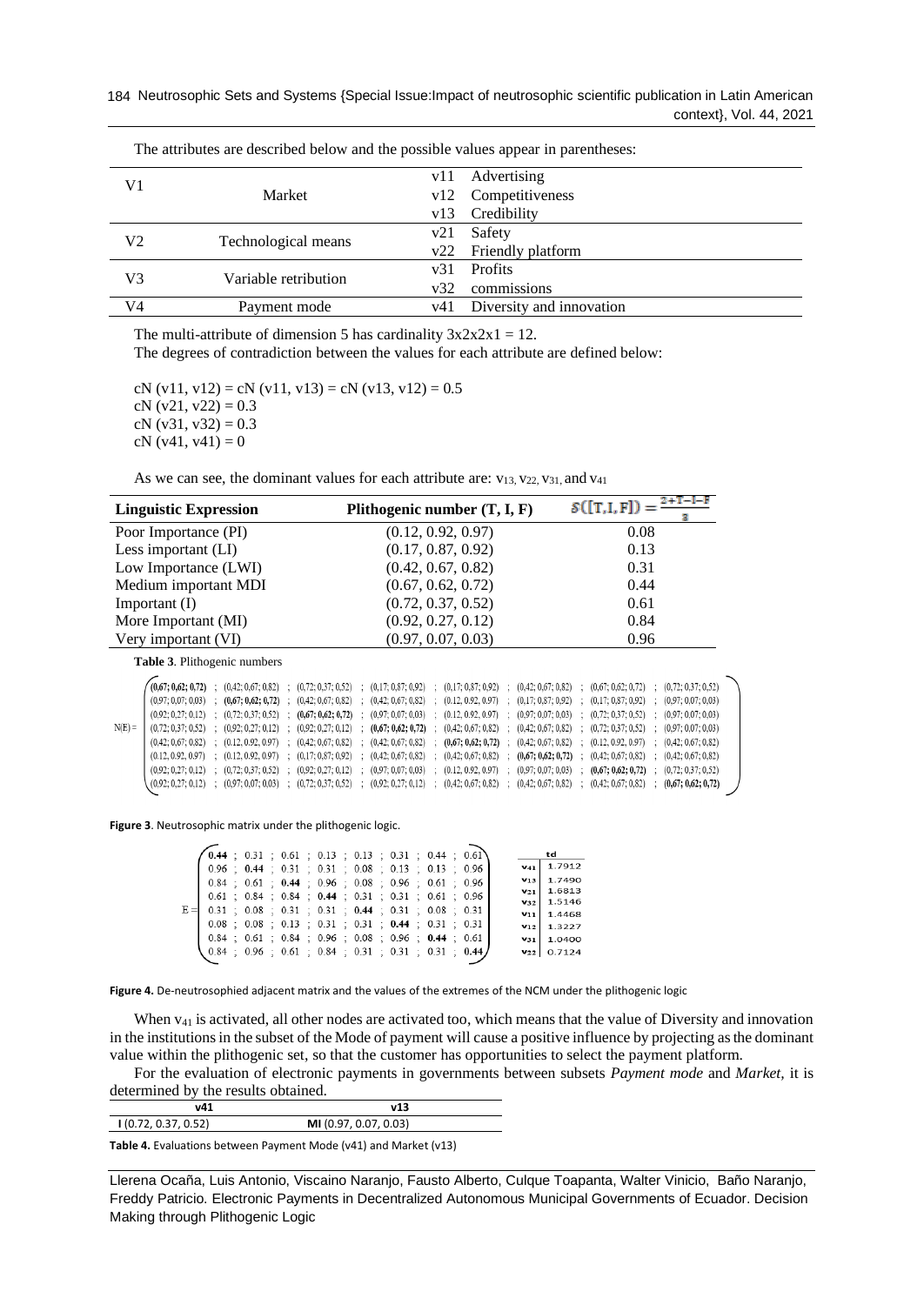Neutrosophic Sets and Systems {Special Issue:Impact of neutrosophic scientific publication in Latin American 185 context}, Vol. 44, 2021

# **Relationship between Payment Mode (v41) and Market (v13)**

**Neutrosophic Plitogenic Union**

 $\mathcal{S}([T,I,F]) = \frac{2}{\pi}$ 

(a1, a2, a3) V<sub>p</sub> (b1, b2, b3) = 
$$
(a1 \wedge_b b1, \frac{1}{2}[(a2 \wedge_b b2) + (a2 \vee_b b2)]
$$
, a3  $\wedge_b$ 

b3) 0.8209

(a1, a2, a3)  $V_p$  (b1, b2, b3) = (0.6984; 0.0.22; 0.0156)

Assessment: It is on a sublevel closer to MSI than to I

The relationship of the subsets Payment mode [in its Diversity and innovation attribute (v41)] and Market [in its credibility attribute (v13)] is classified. A ranking is obtained with a degree closer to more important than important according to the plithogenic neutrosophic binding operator. Similarly, evaluations can be carried out for the rest of the subsystems, even between the different subsystems.

#### **Conclusion**

Electronic payment refers to the mode of payment that does not include physical cash or checks. Includes debit card, credit card, smart card, electronic wallet, etc. Now, Ecuadorian banking has undergone a significant transformation over time in terms of diversity and innovation. Developments in information and communication technology resulted in numerous innovations in Ecuador's payment system.

The payment systems described above offers a secure channel directly related to the transfer of credit/debit details for settlement in existing financial systems. This is also affected by transaction processing costs, ensuring that low-value transactions cannot be profitable. Recognized institutions can help in the adoption of online payment by providing a large installed base of customers.

This study has also found that these institutions play other crucial roles in online payment adoption. This results in the system gaining credibility and public awareness. Once this has been achieved, users evaluate the system based on factors such as simplicity, security, and reciprocity of benefits to stakeholders.

An electronic cash scheme, such as Visa, Mondex, and PayPal, offers the user the ability to pay to retailers and other consumers on the Internet, as well as on the high street, by phone, and at home. The payment requires no more participants than the taxpayer and the DAG, so it has no transaction processing fees and allows low-value transactions to be profitable. This uses inherent security mechanisms to ensure the security of transactions regardless of the transmission protocol used.

Electronic commerce on the Internet needs payment mechanisms that can serve as much diversity as real-world commerce. High-value transactions will require secure ways to use existing bank card mechanisms. In the end, in light of the success of the iTunes music store and the emergence of micropayments via mobile phones, it is necessary to re-examine the issue of micropayments.

The optimization capacity of neutrosophic logic was shown when integrating with plithogenic logic in decision-making. The advantages and generalization capacity of these proposals for decision-making and the management of the uncertainty generated by the systems were pointed out. It starts from the relevant characteristics of the plithogenic logic, highlights its high capacity to integrate the subsets Market, Technological means, Variable remuneration, and Mode of payment in each of its attributes.

### **References**

- <span id="page-6-0"></span>[1] C. Thilagavathy and S. Naga, "Impact and Importance of cashless transaction in India," I*nternational Journal of Recent Research and Applied Studies,* pp. Vol. 4(1) pp. 34-47, 2017.
- <span id="page-6-1"></span>[2] J. De Rose, Lourdes, " study on consumer preference towards E-payment," *International Journal of Advance Research in Computer Science and Management Studies,* pp. Vol.5(2) pp. 5-9, 2017.
- <span id="page-6-2"></span>[3] E. Oney, G. Oksuzoglu, Gizem, and R. Hussain, Wajid, "The determinants of electronic payment systems usagefrom consumer's perspective," *Economic Research-Ekonomska Istrazivanja,* pp. Vol. 30(1) pp 394-415, 2017.
- <span id="page-6-3"></span>[4] T. Sujith, S. and C. Julie, D.,, "Opportunities and challenged of E-payment system in India," *nternational Journal of Scientific Research and Management,* pp. Vol. 5(9) pp.6935-6943, 2017.
- <span id="page-6-4"></span>[5] F. Alarcón, *Desarrollo de sistemas de información: Una metodología basada en el modelado*. Barcelona: Edicions Upc, 2010.
- <span id="page-6-5"></span>[6] G. Richards, Y. W., C. A., & Popovič, A., "Business intelligence effectiveness and corporate performance management: an empirical analysis," *Journal of Computer Information Systems, 188-196.,* 2019.

Llerena Ocaña, Luis Antonio, Viscaino Naranjo, Fausto Alberto, Culque Toapanta, Walter Vinicio, Baño Naranjo, Freddy Patricio. Electronic Payments in Decentralized Autonomous Municipal Governments of Ecuador. Decision Making through Plithogenic Logic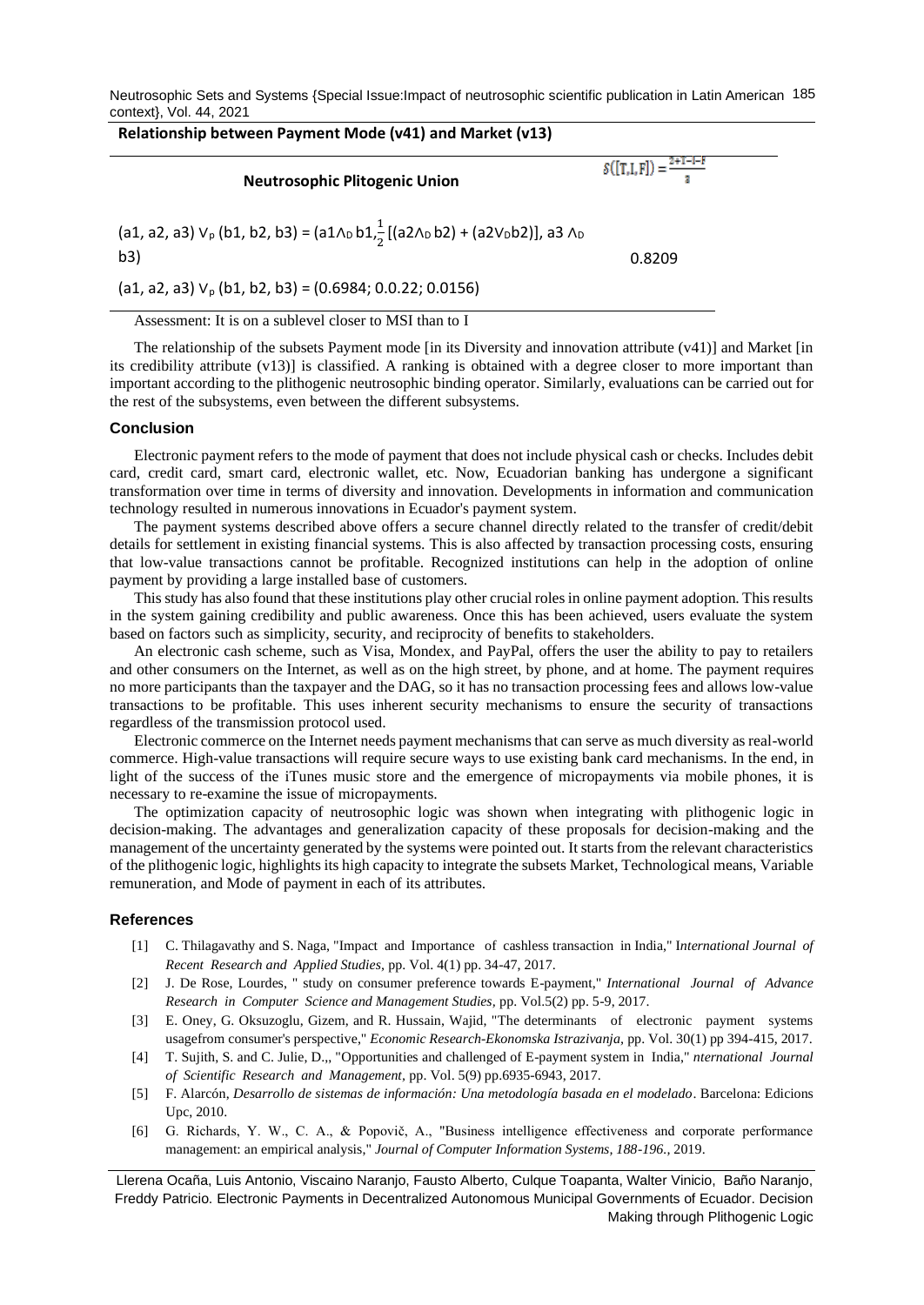- <span id="page-7-0"></span>[7] N. Sakthivel and R. HS, N.,, "A STUDY ON CUSTOMERS'PERCEPTION TOWARDS DIGITAL PAYMENTS– AN EMPIRICAL STUDY OF TUMKUR DISTRICT," *Editorial Board,,* pp. 9(4),15, 2020.
- <span id="page-7-1"></span>[8] J. E. Ricardo, N. B. Hernández, R. J. T. Vargas, A. V. T. Suntaxi, and F. N. O. Castro, "La perspectiva ambiental en el desarrollo local," *Dilemas contemporáneos: Educación, Política y Valores,* 2017.
- <span id="page-7-2"></span>[9] B. C. D. E. BCE, "BANCO CENTRAL DEL ECUADOR," in *BANCO CENTRAL DEL ECUADOR*, ed, 2020.
- <span id="page-7-3"></span>[10] L. Valencia and L. A. Llerena Ocaña, *APLICACIÓN WEB MÓVIL PARA LA GESTIÓN DE CONSULTAS Y PAGOS DE ARANCELES DEL GAD MUNICIPALIDAD DE SAN PEDRO DE PELILEO*. Ambato, 2020.
- <span id="page-7-4"></span>[11] *Budds, Jessica, and Gordon McGranahan. "Are the debates on water privatization missing the point? Experiences from Africa, Asia and Latin America." Environment and urbanization 15.2 , 2003.*
- <span id="page-7-5"></span>[12] F. Smarandache, *An introduction to the Neutrosophic probability applied in quantum physics*: Infinite Study, 2000.
- [13] F. Smarandache, *An introduction to the Neutrosophic probability applied in quantum physics: Infinite Study*, 2000.
- [14] W. V. Kandasamy and F. Smarandache, "Fuzzy Neutrosophic Models for Social Scientists.," *Education Publisher Inc.,* 2013.
- <span id="page-7-9"></span>[15] F. Smarandache, *Neutrosophy, a new Branch of Philosophy*: Infinite Study, 2002.
- <span id="page-7-6"></span>[16] Pérez-Teruel, Karina, and Maikel Leyva-Vázquez. "Neutrosophic Logic for Mental Model Elicitation and Analysis." Neutrosophic Sets and Systems 2 , 2014.
- [17] J. E. Ricardo, D. F. C. Flores, J. A. E. Díaz, and K. P. Teruel, "An Exploration of Wisdom of Crowds using Neutrosophic Cognitive Maps," *Neutrosophic Sets and Systems,* vol. 37, pp. 08-15, 2020.
- [18] A. V. López, E. J. L. Bastida, and J. L. L. González, "Methodological approaches to deal with uncertainty in decision making processes," *Universidad y Sociedad,* vol. 12, pp. 7-17, 2020.
- [19] M. Á. Quiroz Martínez, G. A. Granda Villon, D. I. Maldonado Cevallos, and M. Y. Leyva Vásquez, "Análisis comparativo para seleccionar una herramienta de reconocimiento de emociones aplicando mapas de decisión difusos y TOPSIS," *Revista Dilemas Contemporáneos,* vol. Año VIII, 2020.
- [20] D. H. P. Moran, "Chatbot for Technical Support, Analysis of Critical Success Factors Using Fuzzy Cognitive Maps," in *Applied Technologies: Second International Conference, ICAT 2020, Quito, Ecuador, December 2–4, 2020, Proceedings*, 2021, p. 363.
- [21] F. I. Estrabao, M. L. Vázquez, S. A. F. Rojas, and R. G. Ortega, "Mapas cognitivos neutrosóficos para el análisis de la vulnerabilidad socioeconómica. Neutrosophic cognitive maps for the analysis of socioeconomic vulnerability," *Neutrosophic Computing and Machine Learning,* p. 11, 2020.
- [22] M. E. Machado Maliza, J. Ximena Iglesias, X. Cangas Oña, and S. H. Saleh Al-subhi, "A Model for Recommending Custody of Minors based on Neutrosophic Cognitive Map," *Neutrosophic Sets & Systems,* vol. 37, pp. 361-367, 2020.
- [23] L. E. Álvarez Cortés, J. G. Sailema Armijo, V. M. Quintanilla Sánchez, and R. González Ortega, "Evaluation of the Impact of Informal Trade using Neutrosophic Cognitive Maps and Weighted Power Mean Operator," *Neutrosophic Sets and Systems,* vol. 37, pp. 208-214, 2020.
- [24] G. K. Robles Zambrano, P. M. Moreno Arvelo, M. E. Gaspar Santos, and A. R. Pupo Kairuz, "A Trialist Perspective of the Labor Inclusion of Indigenous People in Ecuador through PESTEL and Neutrosophic Cognitive Maps," *Neutrosophic Sets and Systems,* vol. 37, pp. 31-38, 2020.
- <span id="page-7-7"></span>[25] F. Smarandache, *Physical plithogenic set. APS Annual Gaseous Electronics Meeting Abstracts*, 2018.
- [26] G. Á. Gómez, J. V. Moya, and J. E. Ricardo, "Method to measure the formation of pedagogical skills through neutrosophic numbers of unique value," *Revista Asociación Latinoamericana de Ciencias Neutrosóficas. ISSN 2574- 1101,* vol. 11, pp. 41-48, 2020.
- [27] G. Á. Gómez, J. V. Moya, J. E. Ricardo, and C. B. V. Sánchez, "Evaluating Strategies of Continuing Education for Academics Supported in the Pedagogical Model and Based on Plithogenic Sets," *Neutrosophic Sets and Systems,* vol. 37, pp. 16-23, 2020.
- [28] F. Smarandache, "Plithogenic Probability & Statistics are generalizations of MultiVariate Probability & Statistics," *Neutrosophic Sets and Systems,* vol. 43, pp. 280-289, 2021.
- <span id="page-7-8"></span>[29] E. J. H. Antepara, *Competencies Interdepencies Analysis based on Neutrosophic Cognitive Mapping*: Neutrosophic Sets and Systems, 2017.
- <span id="page-7-10"></span>[30] M. Grida, Zaied, , *Novel Plithogenic MCDM Framework for Evaluating the Performance of IoT Based Supply Chain*. Neutrosophic Sets and Systems, 2020.
- <span id="page-7-11"></span>[31] C. O. M. y. F. COMF, "Codigo Organico Monetario y FInanciero," Edisiones Legales, Quito2014.
- <span id="page-7-12"></span>[32] E. N. Agibalova, I. B. Ilovaysky, Y. Y. Kayl, and V. A. Usanova, "Use of Letter of Credit Form of Payment in the Implementation of Smart Contracts and Blockchain Technology," *Springer, Cham.,* pp. pp. 160-170), 2019.
- <span id="page-7-13"></span>[33] L. A. Llerena Ocaña, & González Hernández, W. (2020) ormación de la competencia «desarrollar sistemas web en los espacios virtuales de aprendizaje». *Revista Cubana de Educación Superior*.

Llerena Ocaña, Luis Antonio, Viscaino Naranjo, Fausto Alberto, Culque Toapanta, Walter Vinicio, Baño Naranjo, Freddy Patricio. Electronic Payments in Decentralized Autonomous Municipal Governments of Ecuador. Decision Making through Plithogenic Logic